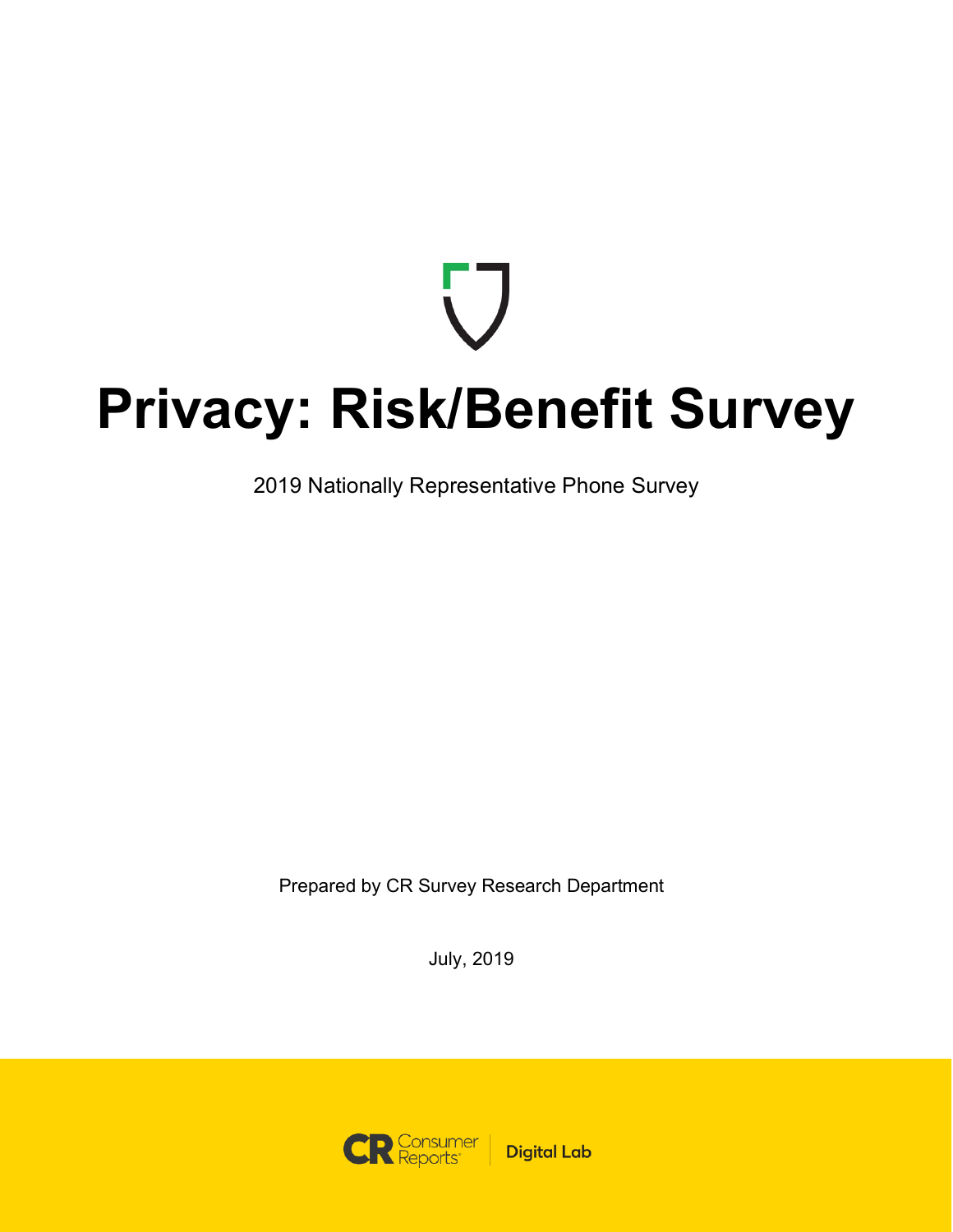### INTRODUCTION

In June 2019, Consumer Reports conducted a *nationally representative survey of 1,004 U.S. adults.* This survey focused on consumer behaviors and attitudes regarding internet-connected devices and privacy, in particular on mobile apps.

*This survey was supported by the Alfred P. Sloan Foundation (sloan.org).* 

### REPORT HIGHLIGHTS

5 PRIVACY PRACTICES OUT OF 10 WE ASKED ABOUT

74% USE A STRONG PASSWORD ON HOME WIFI NETWORK



67% MOBILE APPS SHOULD BE ALLOWED TO COLLECT INFO WHEN YOU AREN'T USING APP

90% OF THOSE WHO THINK APPS CAN COLLECT INFO SAY THEY NEED PERMISSION FIRST

62% RISKS OUTWEIGH BENEFITS WHEN SHARING EMAIL ADDRESS

41% BENEFITS OUTWEIGH RISKS WHEN SHARING SMART TV HISTORY

On average, Americans say they do about half of the privacy practices we asked about, such as blocking cookies on their web browser or using a password manager.

Among the most commonly used methods to protect privacy online (of those respondents for which each method was applicable) are using a strong password on your home WiFi network (74%), not using apps that collect too much personal information (71%), and requiring a password or other lock on your smartphone (69%).

The least common practices that people do to protect their privacy online (of those respondents for which each method was applicable) are using a password manager (36%) and using VPN to access the internet (34%).

Two-thirds of Americans think that mobile apps should be allowed to collect personal information from you, even when you aren't currently using the app.

Nine in 10 of those who think apps should be allowed to collect personal information about you even when you aren't currently using the app think this is okay only if the app gets your permission.

The types of information that Americans feel risks tend to outweigh benefits most when they are shared online are their email address, access to their camera and photos, and their location information (at least six out of 10 Americans think risks outweigh benefits).

Four in 10 Americans think benefits outweigh the risks when sharing their smart TV watch history. When it comes to sharing their browsing and search engine history, although many believe the risks outweigh the benefits, more than half of Americans feel that the benefits exceed or are equal to the risks.

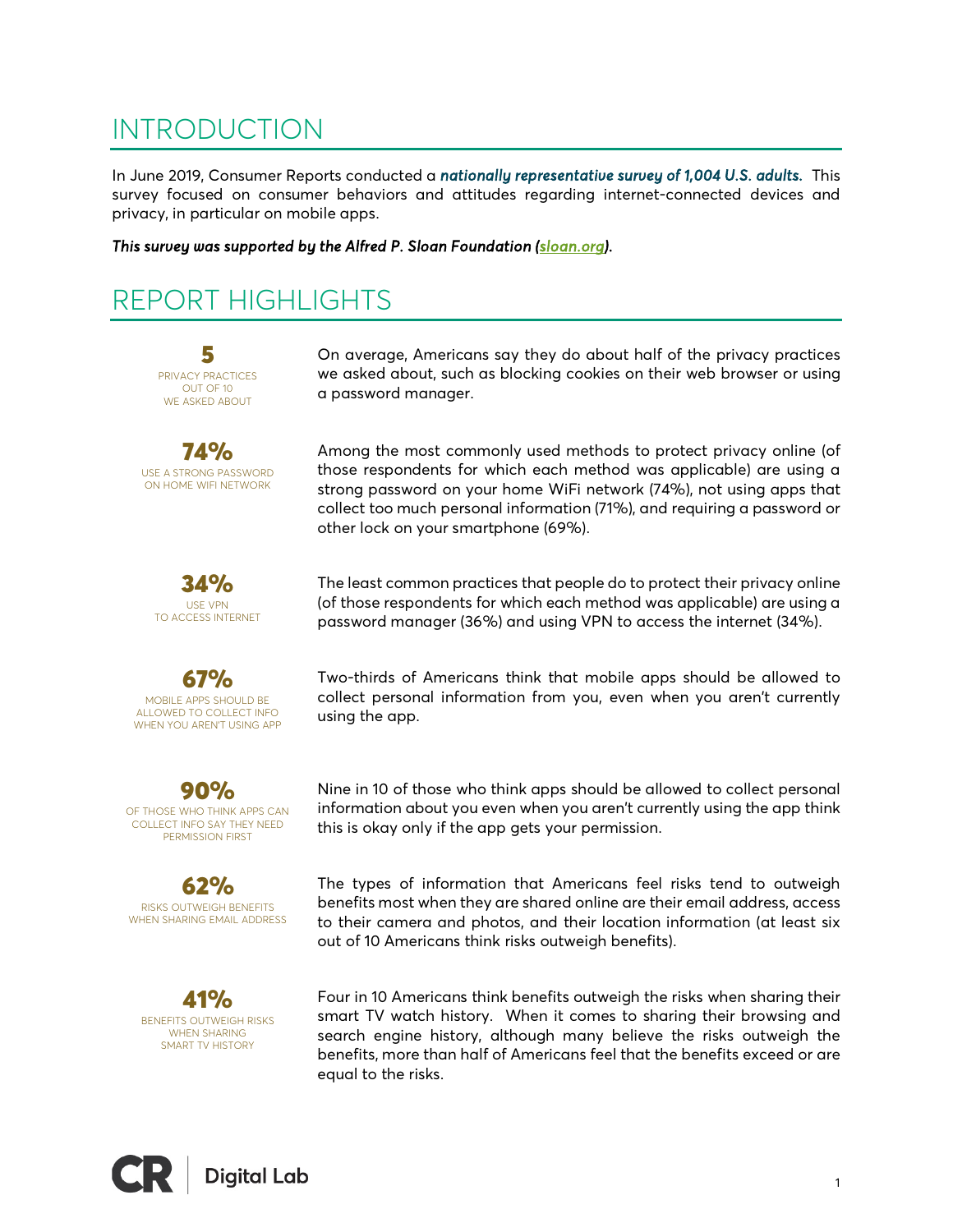### **FINDINGS**

Most Americans use the internet, at least occasionally (84%). *More than three-quarters of Americans have an internet-connected smartphone*.

#### *Actions to Protect Privacy*

We were interested in the types of things that people do to protect their privacy or personal data when using technology. Respondents were given a list of ten practices, such as blocking cookies on their web browser or using a password manager. For each one, they were asked if it is something *they currently do when using their personal devices* (*respondents were told not to include practices they do only when using devices owned by an employer or solely for business purposes*).



On average, Americans say they do about half of the privacy practices we asked about. Younger individuals (aged 18 to 34) are more likely to say they do more of them (mean of 5.8 privacy practices) than older individuals (aged 55 and up; 4.3 privacy practices).

### ACTIONS CONSUMERS TAKE TO PROTECT PRIVACY ONLINE



Base: All respondents, excluding those who said *'Not applicable'* or *'Don't know'*

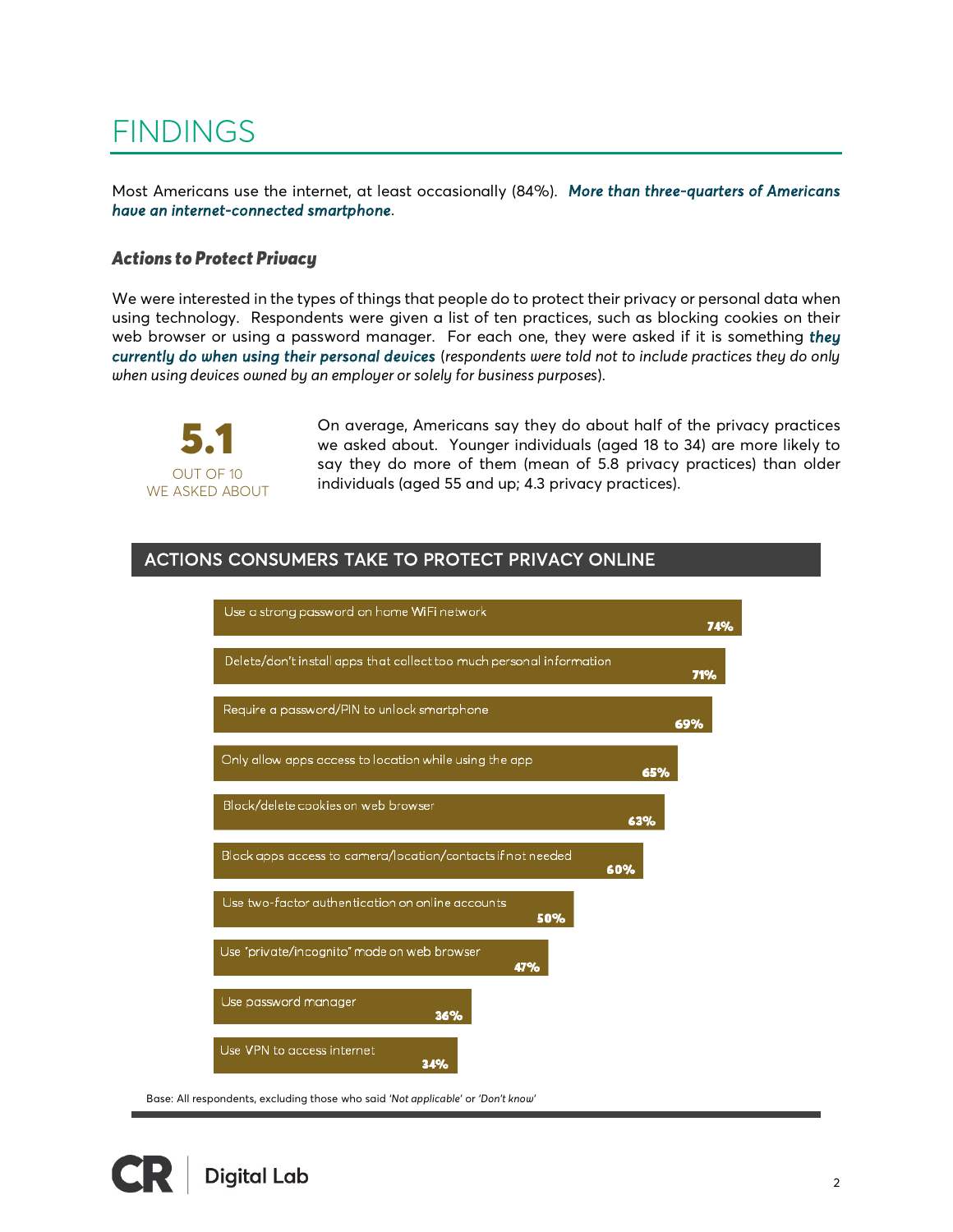#### *As can be seen in the graph above:*

#### • *Among the most common privacy practices are:*

- <sup>o</sup> Using a strong password to access your home WiFi network (defined as at least 8 characters long, including upper and lowercase letters, numbers and symbols) (74%)
- <sup>o</sup> Deleting or choosing to not install apps on your smartphone if you think they collect too much personal information or do not protect it adequately (71%)
- <sup>o</sup> Requiring a password, PIN, or other method, such as touch or face ID, to unlock your smartphone (69%)

#### • *Among the least common privacy practices are:*

- <sup>o</sup> Using a password manager that automatically creates and stores a very strong password for each of your online accounts (36%)
- <sup>o</sup> Using a "virtual private network," or VPN, to ever access the internet on your devices, for instance your laptop, smartphone, or tablet (34%)

Privacy-vigilant users set app permissions and use two factor authentication

As can be seen in the graph at the right, when comparing the group of Americans who did the least of the privacy practices we asked about to those who did the most, using a strong password on your WiFi network or having a lock set up on your smartphone are common practices consistently, just as using a password manager or VPN are more rare practices across the board.



*Protective action groups were created from the total number of items for which the respondent said they currently do. "Few" group, up to three actions; "Many" group, seven or more (out of 10).*

When it comes to setting permissions for apps on their smartphone to block access to things like camera, location or contacts if they aren't needed for the app to function and using two-factor authentication, such as password plus phone verification, on any of their online accounts, we see an interesting pattern emerge when comparing the two groups. *Despite only around half of Americans overall using either of these two methods, among the group who tends to use many practices to protect their privacy, this jumps up to over 80% who do these things.* 

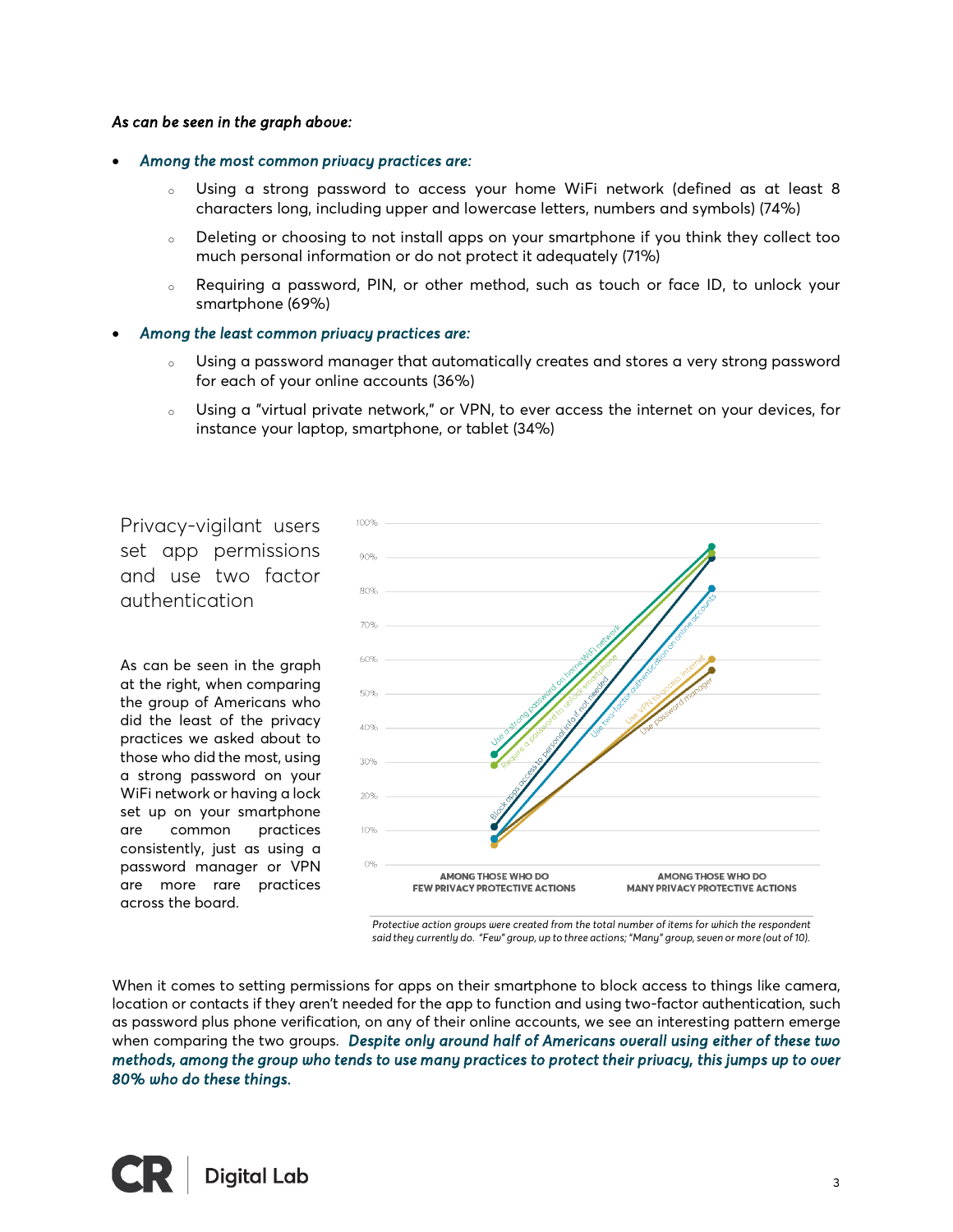#### *DataCollection on Mobile Apps*

Mobile apps can collect information about you, such as your location, who your contacts are, what your battery level is, or what other apps you use. We asked Americans if they think this type of data collection should be allowed *when you are not using the app*.



**Two-thirds** of Americans think that mobile apps should be allowed to collect personal information from you, even when you aren't currently using the app. However, very few of these individuals believe it should be collected without permission. When a mobile app collects information about you when you aren't using the app, **nearly seven in 10** of those who think it should be allowed only think so if the app gets your permission each time they do this.

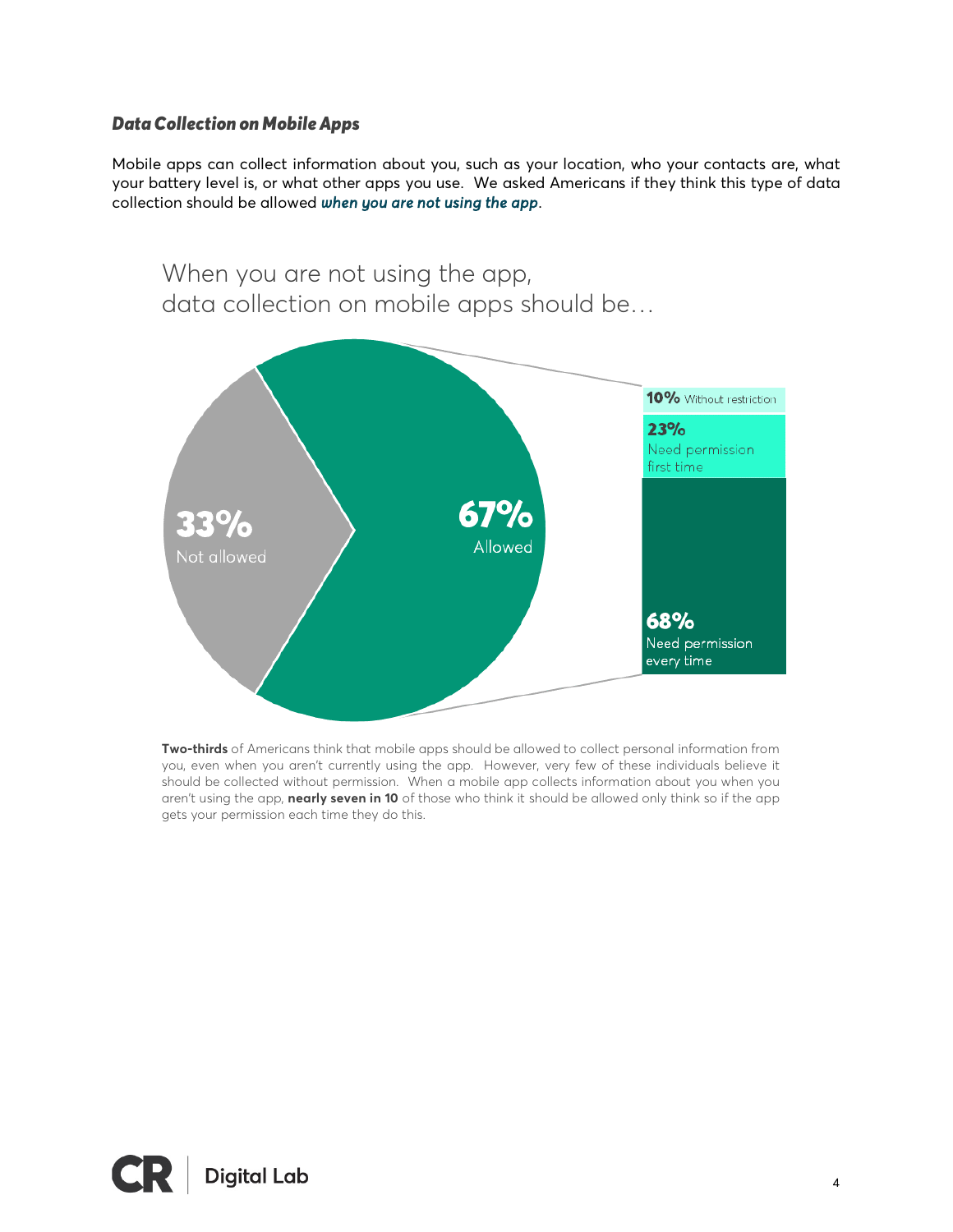

#### *As can be seen in the charts above about mobile app data collection when the user is not using the app:*

- o *Older individuals* are more likely to say it should not be allowed than younger individuals
- o People who do *fewer of the methods we asked about to protect their privacy* (such as using a VPN, adjusting smartphone permissions, or using private mode on their browser) tend to think it should not be allowed more than those individuals who have better control over their privacy through the use of more of these methods
- o Those who *think sharing their information online is risky* are more likely to say it should not be allowed compared to those who think data sharing can offer convenient benefits to the user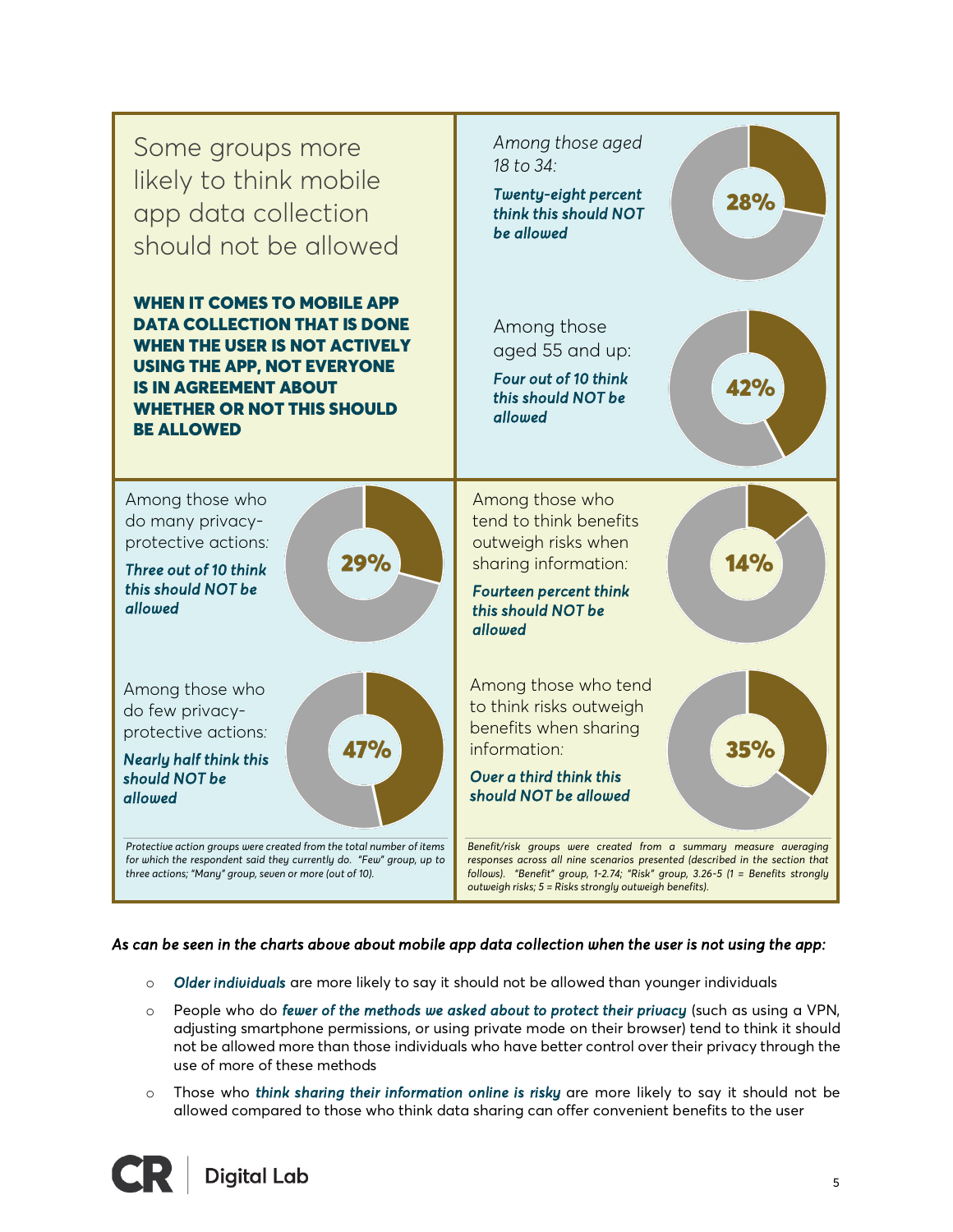#### *Risks and Benefits of Sharing Personal Information*

There are benefits and risks to consumers when sharing personal information in today's digital world. Sharing data about yourself and your online activities can sometimes make websites and apps feel more personalized and add convenience. But sometimes, online tracking of personal information feels too intrusive, and could have unfavorable consequences, like in the case of a data breach.

Respondents were presented with a series of scenarios presenting nine different types of information that are commonly collected about people and a potential benefit (for example, "Access to your phone's calendar is requested by a social media site. You can add events you are interested in to your calendar straight from the app."). After each scenario, we asked them to tell us if they feel the benefits outweigh the risks, or the risks outweigh the benefits when sharing each type of information.

#### *Here are the nine scenarios that were presented to respondents:*

- *Your email address is required by a website before it will allow you to read an article or see other content. Your email is added to a mailing list.* (62% say risks outweigh the benefits)
- *Access to your camera and photos is requested by a shopping app. If you submit a reviewon a purchase, you'll be able to add photos to it from your smartphone.* (61% say risks outweigh the benefits)
- *Your location information is requested to play a game app like "Words with Friends." This allows other local players to find you when you are online.* (60% say risks outweigh the benefits)
- *Access to your list of phone contacts is requested by a navigation app. You'll be able to automatically get directions to friends' houses.* (54% say risks outweigh the benefits)
- *Access to your smartphone microphone is requested by your mobile web browser. You'll be able to submit searches using your voice.* (50% say risks outweigh the benefits)
- *Access to your phone's calendar is requested by a social media site. You can add events you are interested in to your calendar straight from the app.* (49% say risks outweigh the benefits)
- *Your browsing history of clothing websites is saved by the browser using cookies. Ads for similar stores you might be interested in pop up on your web browser.* (45% say risks outweigh the benefits)
- *What you have typed into a search engine, such as researching an illness online, is saved by the search engine. Afterwards, you receive ads for doctors or treatments you may find useful in your web browser.* (39% say risks outweigh the benefits)
- *What you've watched on your smart TV is saved. The next time you go to watch TV, there are recommended shows and movies for you.* (27% say risks outweigh the benefits)

The types of information that Americans feel risks tend to outweigh benefits most when they are shared online are their *email address, access to their camera and photos, and their location information*.

More people say the benefits associated with sharing their *smart TV watch history* outweigh the risks. Further, as can be seen in the graph that follows, when it comes to sharing your *browsing* and *search engine history*, although many believe the risks outweigh the benefits, more than half of Americans feel that the benefits exceed or are equal to the risks.

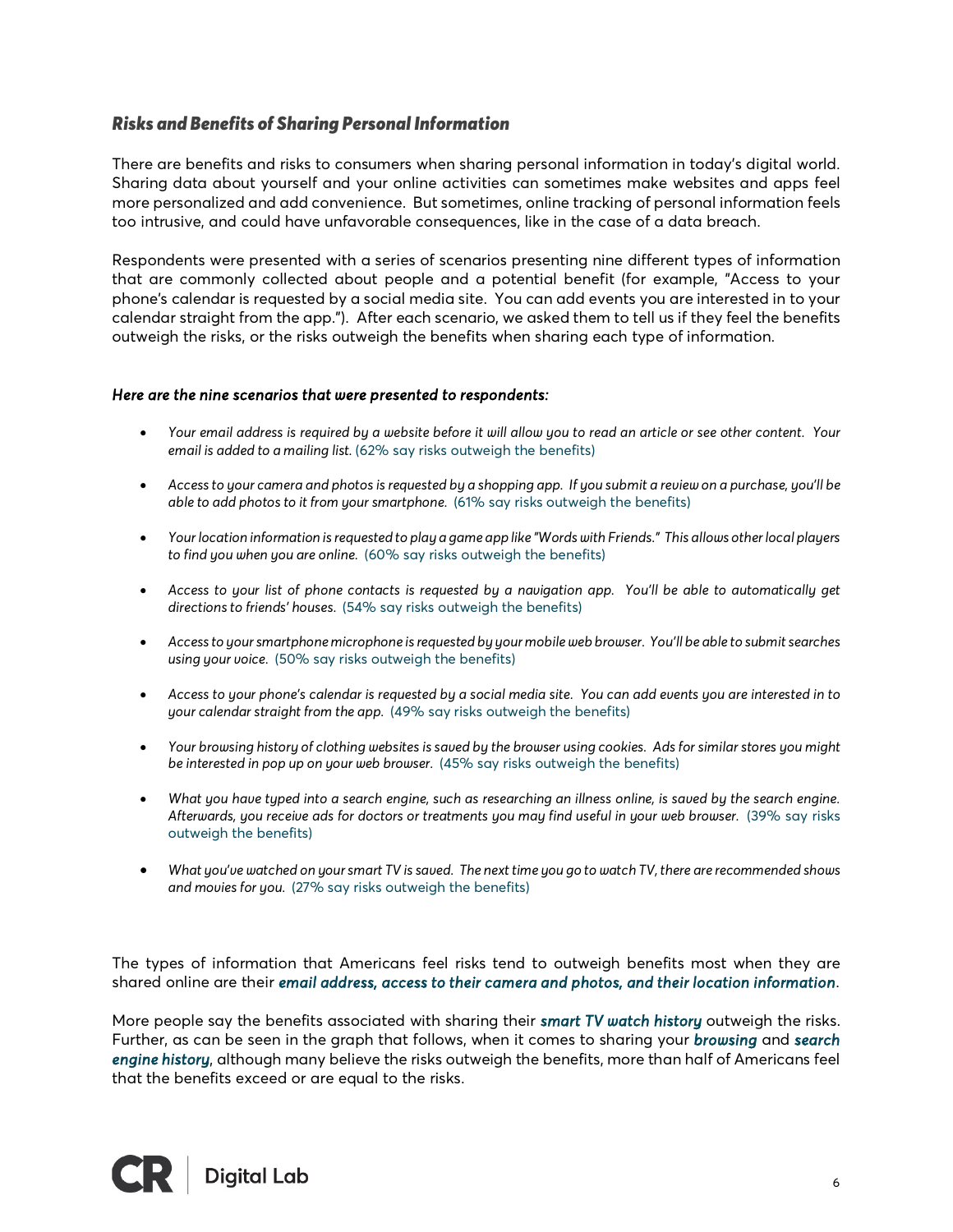### Do the risks outweigh the benefits when sharing personal information?

**The orange cells** represent Americans who think the **risks outweigh the benefits** for each type of information. *Watch the pattern change as you move across the chart below* – from email address (62% say risks outweigh benefits) down to smart TV history (27% say risks outweigh benefits).



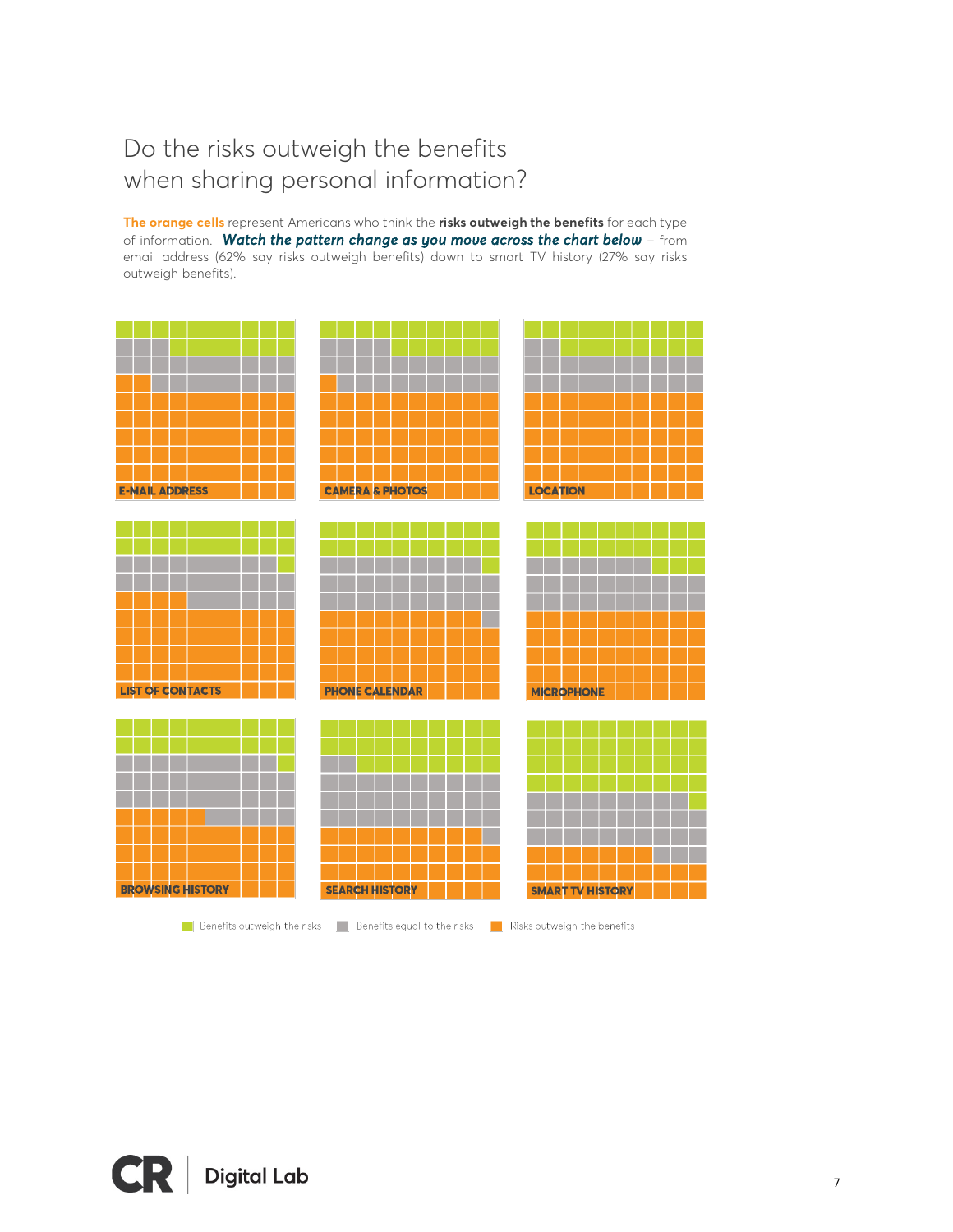The graph below shows that, overall, individuals are slightly skewed towards believing that sharing their personal information is more risky than beneficial, despite the benefits and conveniences they might gain from doing so. In other words, *on average, people land at a 3.5 out of 5* (where 3 represents benefits are equal to the risks, 4 represents risks somewhat outweigh the benefits, and 5 represents risks strongly outweigh the benefits). This is even more true among people aged 55 and up and those who say that mobile apps should not be allowed to collect information when you are not using the app (mean differences are statistically significant).

#### OVERALL FEELINGS OF RISK VS. BENEFIT WHEN SHARING INFORMATION *(Aggregated across all nine types of personal information we asked about that can be shared online)*



Values represent a summary measure created by calculating the average (mean) score for each respondent across all nine scenarios presented (1 = Benefits strongly outweigh risks; 5 = Risks strongly outweigh benefits).

Base: Respondents who gave a valid answer for all nine scenarios described above.



l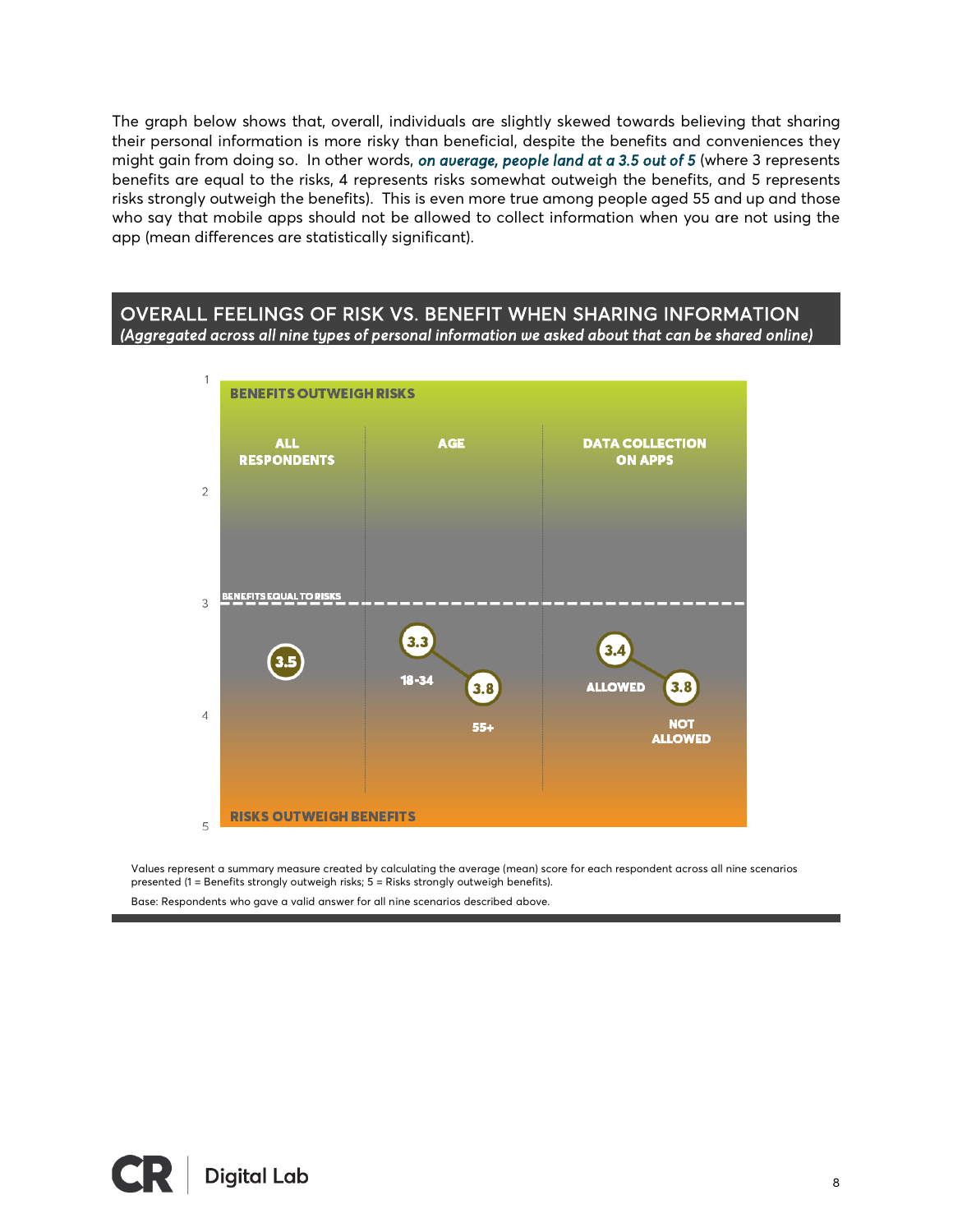### SUMMARY

These days, there are so many ways that technology can help you out. Our web browsers give us recommendations based on things we've been searching for, we can talk directly to our phones to get them to perform a myriad of tasks for us, and important aspects of our daily lives, like our location, calendar, contacts, and photos, can be linked to many apps we use for added functionality. But what about the privacy implications of all of this? Do users feel like the benefits outweigh the risks, or the other way around? What should apps be able to do, and what do they need to get your permission for first? What kinds of things are people doing to protect themselves online?

People are concerned about giving up their privacy. They typically see the risks associated with sharing different types of information online, especially their email address, camera and photos, and location.

Interestingly, the people who take the most care to protect their privacy online, through things like using strong passwords for their WiFi network, setting up permissions on their smartphone apps, and even less common activities like using "private" mode on their browser or a VPN, are not necessarily the ones who think risks outweigh the benefits when sharing information online. Perhaps they feel that their actions mitigate their vulnerability to risk.

There are young, smartphone-using Americans who do a lot to protect their privacy online. They have come to rely on technology in their daily lives, and although they see the risks, they're used to them. They are even in favor of apps collecting their personal information, as long as the apps ask permission first. These types of users want to be in control of their online presence so they can take advantage of the benefits to be gained.

On the other hand, other individuals do very little to protect their privacy online. These individuals are more likely to want restrictions placed on what types of information mobile apps can collect about you. They would rather there be implicit regulations against these practices, and not have to personally take the time and effort learning how to adjust smartphone or browser settings, for instance.

Wherever individuals fall on the spectrum, from believing the benefits of personalized content and convenience strongly outweigh the risks when they share their information online to thinking it is just far too risky, people should know the facts about what is being collected about them and what they can do to be as safe online as possible. Any user could be vulnerable, even if they don't realize it, no matter the care they have taken to protect their privacy.

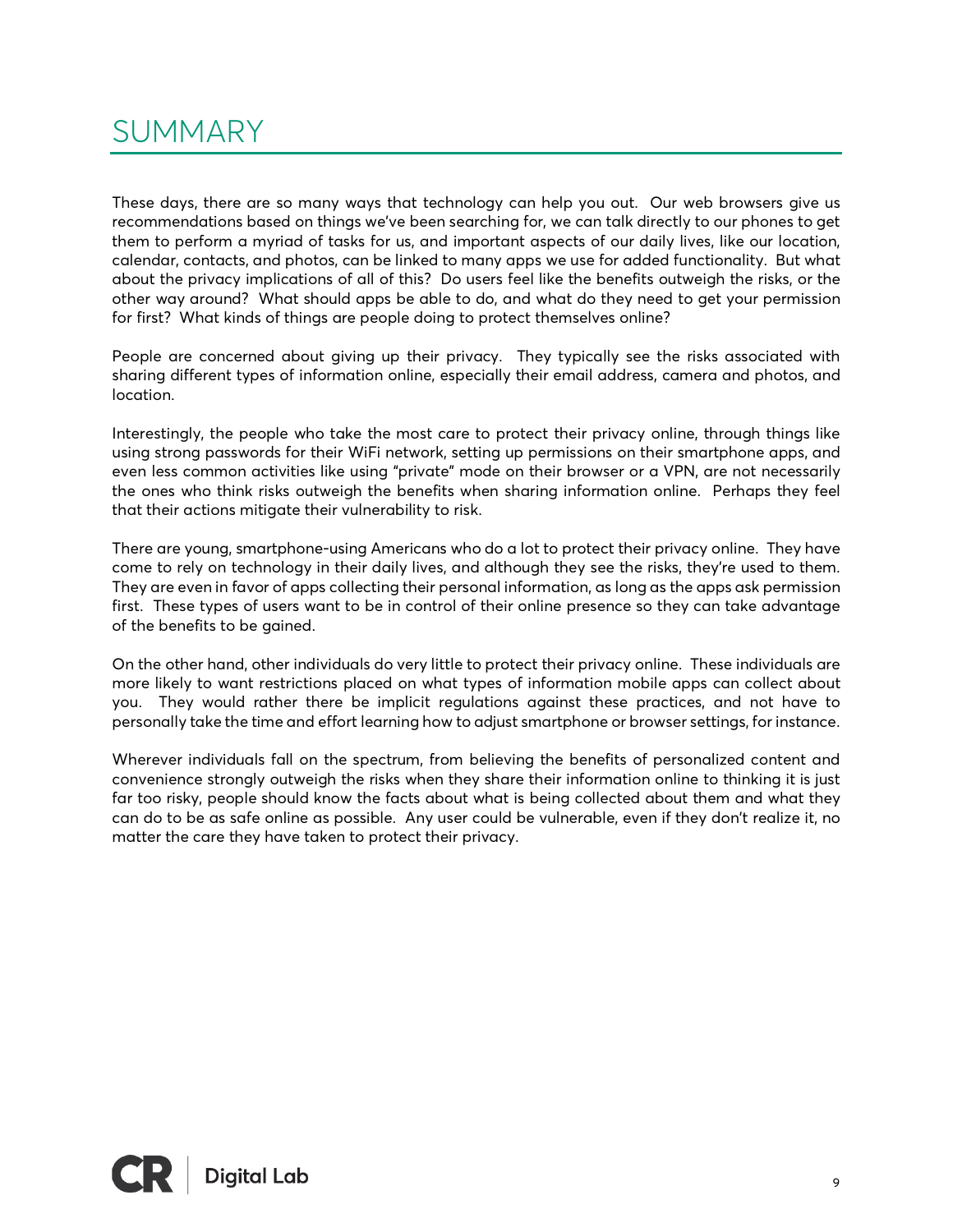## METHODOLOGY

This telephone survey was fielded by SSRS on its Omnibus survey platform using a nationally representative sample. The survey was conducted from June 18 - 23, 2019.

The SSRS Omnibus sample is designed to represent the adult U.S. population. The SSRS Omnibus uses a stratified random-digit-dialing (RDD) sample of landline telephone households, and randomly generated cell phone numbers. In total, SSRS collected 1,004 responses (969 in English; 35 in Spanish). Telephone interviews were conducted by landline (303) and cell phone (701). The margin of error for total respondents is +/-3.60% at the 95% confidence level. Smaller subgroups will have larger error margins.

The survey was conducted using a computer-assisted telephone interviewing system (CATI), which allows for computer control of questionnaire administration, automatic handling of skip pattern response editing, and range checks. Where appropriate, question order, question verbiage, and response answer choices are randomized or scales are rotated. Each unit in the sample receives as many calls as necessary in order to survey qualified respondents and to fulfill the required number of interviews within each sub-strata of the samples. Additional callback attempts follow a differential callback schedule to ensure the highest completion rate possible.

Final data is weighted by age, race, sex, region, education, and telephone type to be proportionally representative of the U.S. adult population.

Key demographic characteristics (after weighting is applied) are presented below:

- 51% female
- Median age of 46
- 63% White, non-Hispanic
- 32% 4-year college graduates
- 41% have a household income of \$50,000 or more

#### *Scale Development and Subgroup Creation*

In order to compare individuals *who do many of the privacy protective actions* we asked about in Q1 (such as using a strong password on your home WiFi, deleting cookies on your web browser, or using a password massager for online accounts) to those *who do few of them*, we created *Low*, *Medium*, and *High Protective Action Groups*.

To do this, we first took the sum of the total number of items for which the respondent said "Yes" in Q1 (each respondent received a score from 0 to 10). The ten items were found to have high inter-item correlations (Cronbach's alpha = 0.76), which supports their use as a scale.

Cut off points for number of protective actions were determined to make the three groups as equally sized as possible. Individuals are in the *Low* group if they do up to three actions, the *Medium* group if they do four to six actions, and the *High* group if they do 7 or more actions (out of 10).

The table that follows shows the percentage of respondents in each of the three groups, along with the mean number of actions taken by those in each group.